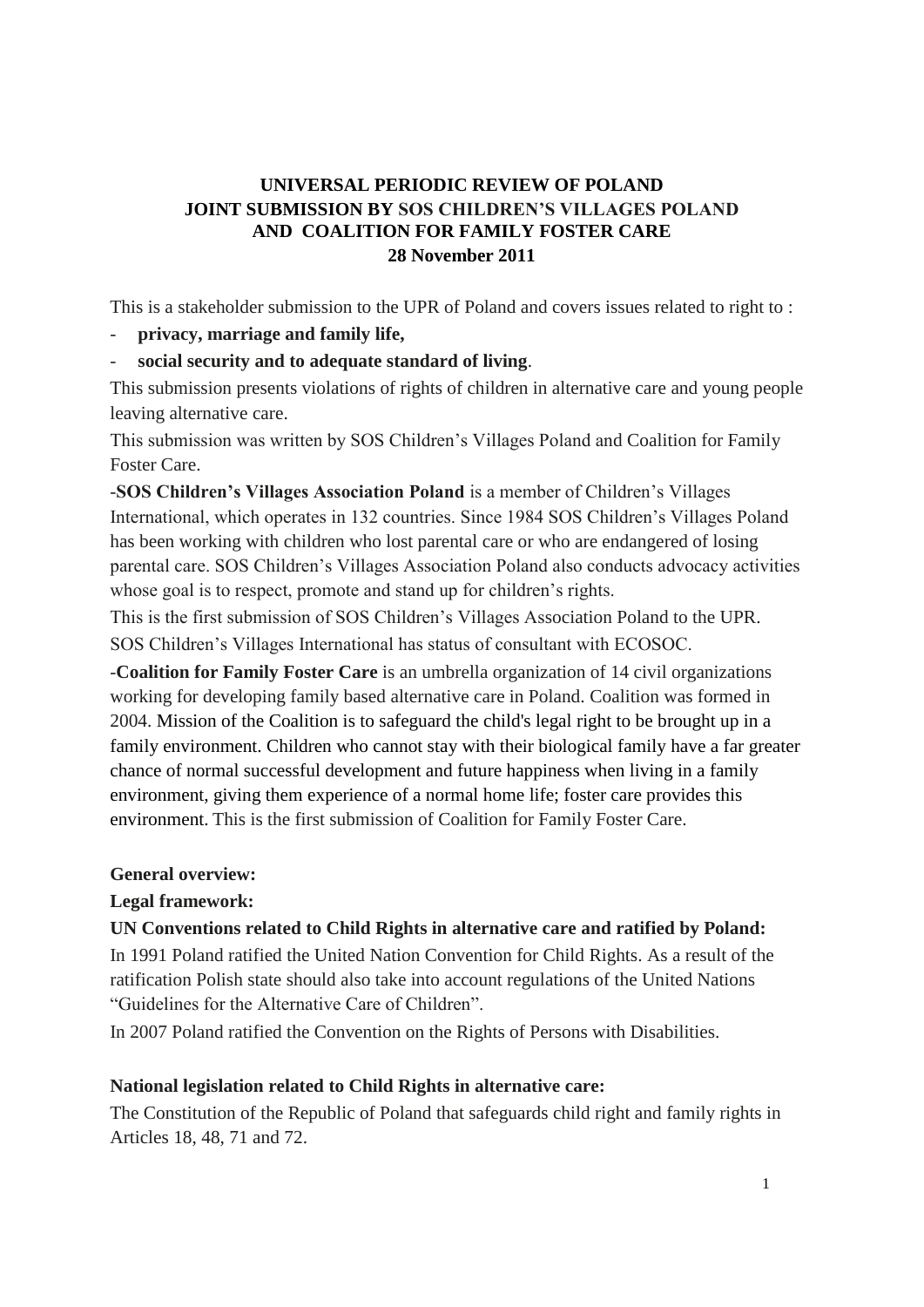The Social Assistance Act of 2004 that is followed by regulations of the Act provided by the Polish Minister of Labor and Social Policy.

The Family and Guardianship Code that provides the basis for court intervention in parental authority and specifies types of possible interventions in Articles 109, 110, 111, 112 and 113. The Bill on Family Support and System of Alternative Care that was passed by the Polish Parliament on 9<sup>th</sup> of June, 2011 and which will be binding on  $1<sup>st</sup>$  of Jan., 2012.

# **Children in alternative care: Violations of rights to privacy, marriage and family life**

### **Main concerns:**

1. The Bill on Family Support and System of Alternative Care passed by the Parliament on 9<sup>th</sup> of June, 2011 which will be binding on  $1<sup>st</sup>$  of Jan., 2012 stipulates that family based care is the first option of placement of children who lost parental care, especially of children younger than 10-year old<sup>1</sup>. At the same time, despite of the provision mentioned above, the Bill creates an institution of so-called "pre-adoptive centers" that may host up to 20 newborns and infants with special needs. Only children not older than 1-year old may be placed in "pre-adoptive centers". Thus, the regulation of the United Nations "Guidelines for the Alternative Care of Children", which stipulates that "in accordance of predominant opinion of experts, alternative care for young children, especially those under the age of 3 years, should be provided in family based settings", is violated.

2. The Social Assistance Act of 2004, as well as the Bill of  $9<sup>th</sup>$  Jun, 2011 establishes a "specialized professional foster family" form of foster care. Such families deal with children with special needs, including health issues. These families make up for 0.6% of total number of foster families in Poland<sup>2</sup>.

### **Recommendation:**

1.Instead of opening "pre-adoptive centers" for children with special needs who are younger than 1-year old, the government should focus on development of specialized professional foster families.

l <sup>1</sup> The Bill stipulates that since 1 Jan 2020 there will be no placement of children younger than 10-year old in institutions of alternative care and that since 1 Jan 2016 there will be no placement of children younger than 7-year old in institution of alternative care.

<sup>2</sup> Data provided by the Ministry of Labor and Social Policy, www.mpips.gov.pl - report on Jan.-Dec. 2010 [Sprawozdanie MPiPS-03-R za I-XII 2010 r.]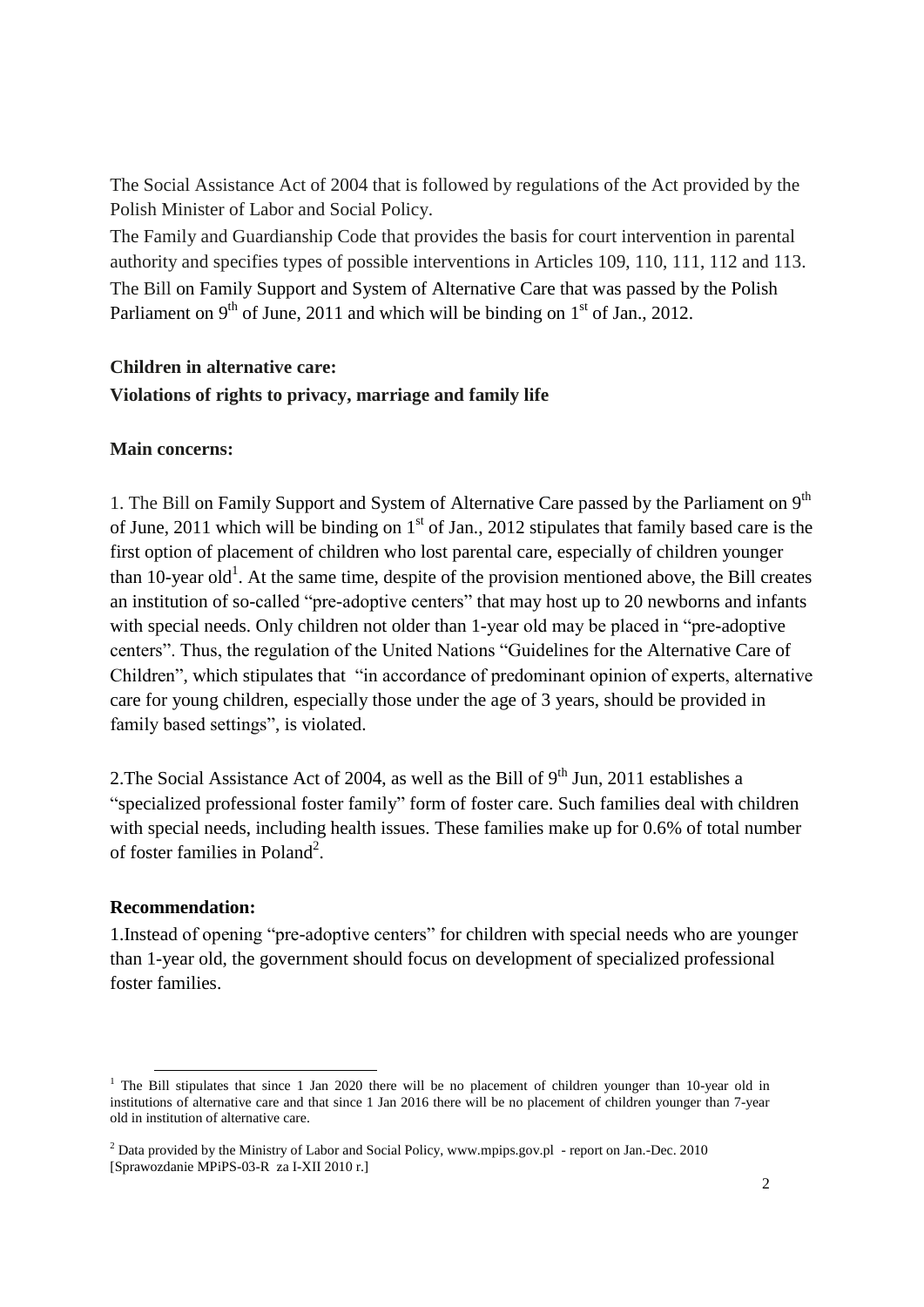#### **Young people leaving alternative care:**

## **Violations of rights to social security and to an adequate standard of leaving**

#### **General overview:**

3.The Social Assistance Act of 2004 defines the following types of alternative care: foster family type of care and institutional type of care. The Social Assistance Act of 2004 (Articles 88-90), along with the Regulation of the Ministry of Labor and Social Policy of 23<sup>rd</sup> December, 2004 (Polish Journal of Law No. 6/2005), defines the legal framework of support dedicated to persons who leave alternative care. The support is defined as assistance in education, assistance in finding employment, housing assistance, financial assistance dedicated to purchasing of essential household supplies and other forms of financial assistance.

#### **Main concerns:**

4. In 2010 almost 95,000 children lived in all types of alternative care in Poland. Of these, almost 66,000 children lived in foster families, and out of these 66,000 almost 48,000 children lived in kinship foster families. Over 28,000 children lived in child-care institutions<sup>3</sup>. According to the "2007-2013 National Strategy of Social Policy" young people leaving institutional types of care are particularly endangered by social exclusion.

5. Every year approximately 2,400 young people leave alternative care<sup>4</sup>.

6.Right to adequate housing is guaranteed by the Social Assistant Act of 2004 and the Bill of 9<sup>th</sup> June, 2011. The right to adequate housing consists of:

- enabling care leavers to live in "supervised housing" for a limited time with obligation to pay part of the rent;
- full or partial financing of room rental by local authorities;
- helping the beneficiary to receive social housing from commune authorities;
- enabling the beneficiary who is pursuing education to live in a boarding school or securing full or partial payment of housing.

7. In practice, there is not enough housing, including supervised housing, available for care leavers. Supply of housing provided by authorities of communes does not meet local communities' demand.

l <sup>3</sup> Data provided by the Ministry of Labor and Social Policy, www.mpips.gov.pl - report on Jan.-Dec. 2010 [Sprawozdanie MPiPS-03-R za I-XII 2010 r.] 4

 <sup>&</sup>quot;Poland" in "Ageing out of care. From care to adulthood in the European and Central Asian societies ", SOS Children's Villages International, Innsbruck, 2010.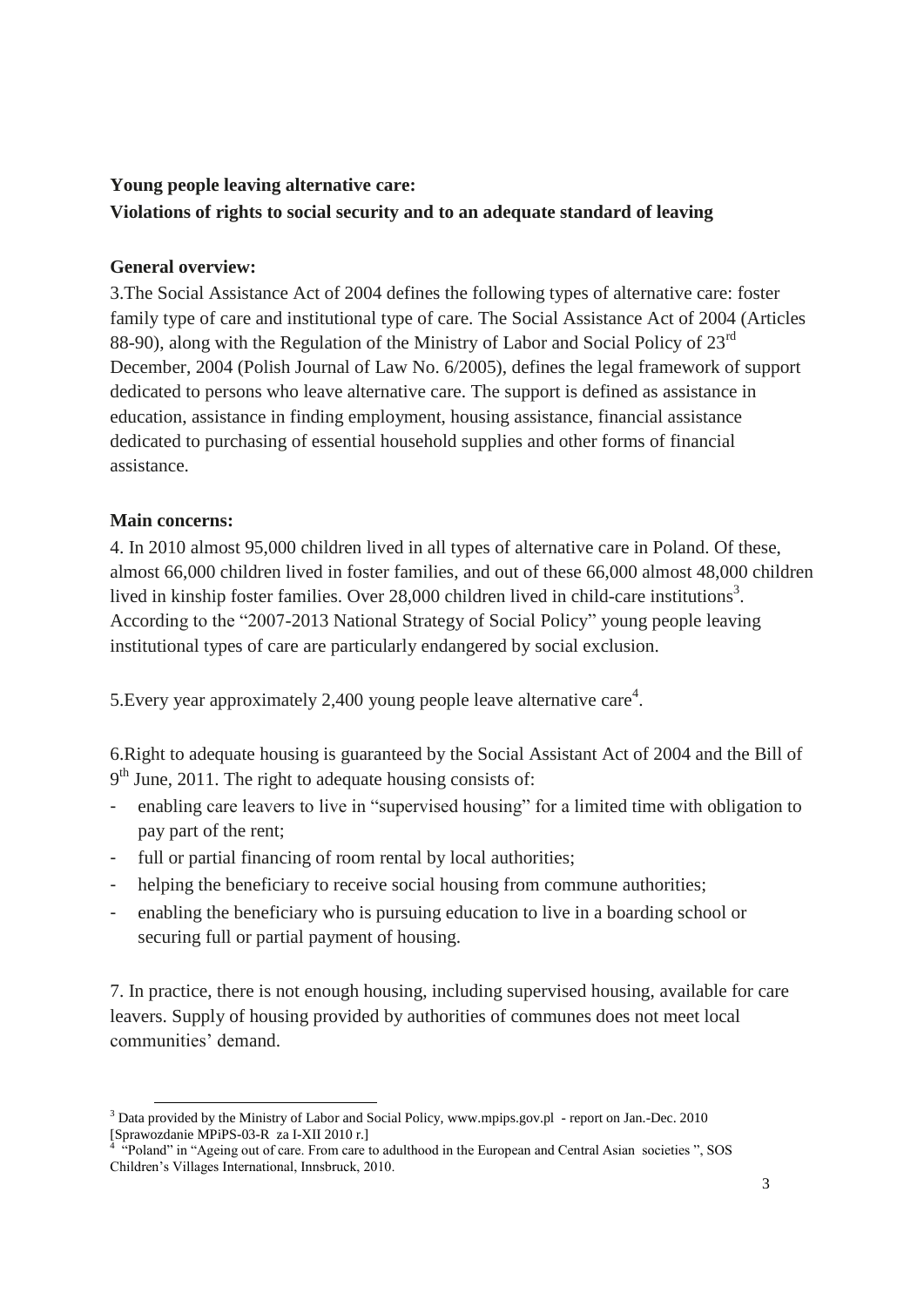8. Many young people from institutional type of alternative care who do not continue their education return to their families of origin or have to rent a flat by themselves. Then they wait for housing to be provided by authorities of communes and it may take 3 up to 10 years to obtain communal housing. Housing provided by communal authorities is usually situated in districts where disadvantaged families are concentrated. Also, quality of housing provided by communal authorities is very  $\text{low}^5$ .

9.According to Polish Central Statistical Office (GUS) 56 per cent of young people who leave institutional alternative care return to their families of origin. During a child's stay in alternative care, social worker should cooperate with the family of the child in order to reunify the family and to protect child's right to the family (as the UN CRC stipulates). In practice, there is no social work provided to child's family. As there is a shortage of communal housing, a grown-up care leaver has to return to his or her family of origin. Due to lack of social work with the family of origin, the family is usually more problem-stricken than it used to be.

10.Also, there is no sufficient supervised housing available for care leavers, esp. in small communes.<sup>6</sup>

11. Contrary to the Article 19 of the Convention on the Rights of Persons with Disabilities, which Poland ratified in 2007, there is no state policy dedicated to housing and supervision of disabled care leavers. The only solution aimed at disabled care leavers is a big institution called "DPS" which provides housing for both mentally and physically disabled adults. Additionally, it provides housing for adult care leavers who grew up in family type of alternative care.

12. Following Concluding Observation No. 5 of 2002 of the Committee on the Rights of the Child on Family environment and alternative care, the Parliament passed the Bill on Family Support and System of Alternative Care on  $9<sup>th</sup>$  June 2011. The Bill also deals with issues related to right to housing of care leavers. In terms of financing, the whole cost of implementation of the Bill is estimated to be 700 million Polish zloty. According to information provided by the Ministry of Labor and Social Policy, 70 million Polish zloty<sup>7</sup> is allocated in the 2012 Polish state budget to the implementation of the Bill. The rest of the

l

<sup>&</sup>lt;sup>5</sup> "Poland" in "Ageing out of care. From care to adulthood in the European and Central Asian societies ", SOS Children's Villages International, Innsbruck, 2010,

<sup>&</sup>quot;Leaving care situation analysis in Poland" SOS Children's Villages Poland, Warsaw, 2009

<sup>&</sup>lt;sup>6</sup> In 2010 there were only 534 care leavers allowed to leave care to supervised housing in 2010, as there was no more housing available (Ministry of Labor and Social Policy).

 $^7$  The 2012 state budget proposes 70 million Polish zloty for implementation of the Bill and additional 65 million may be provided by state's special fund.